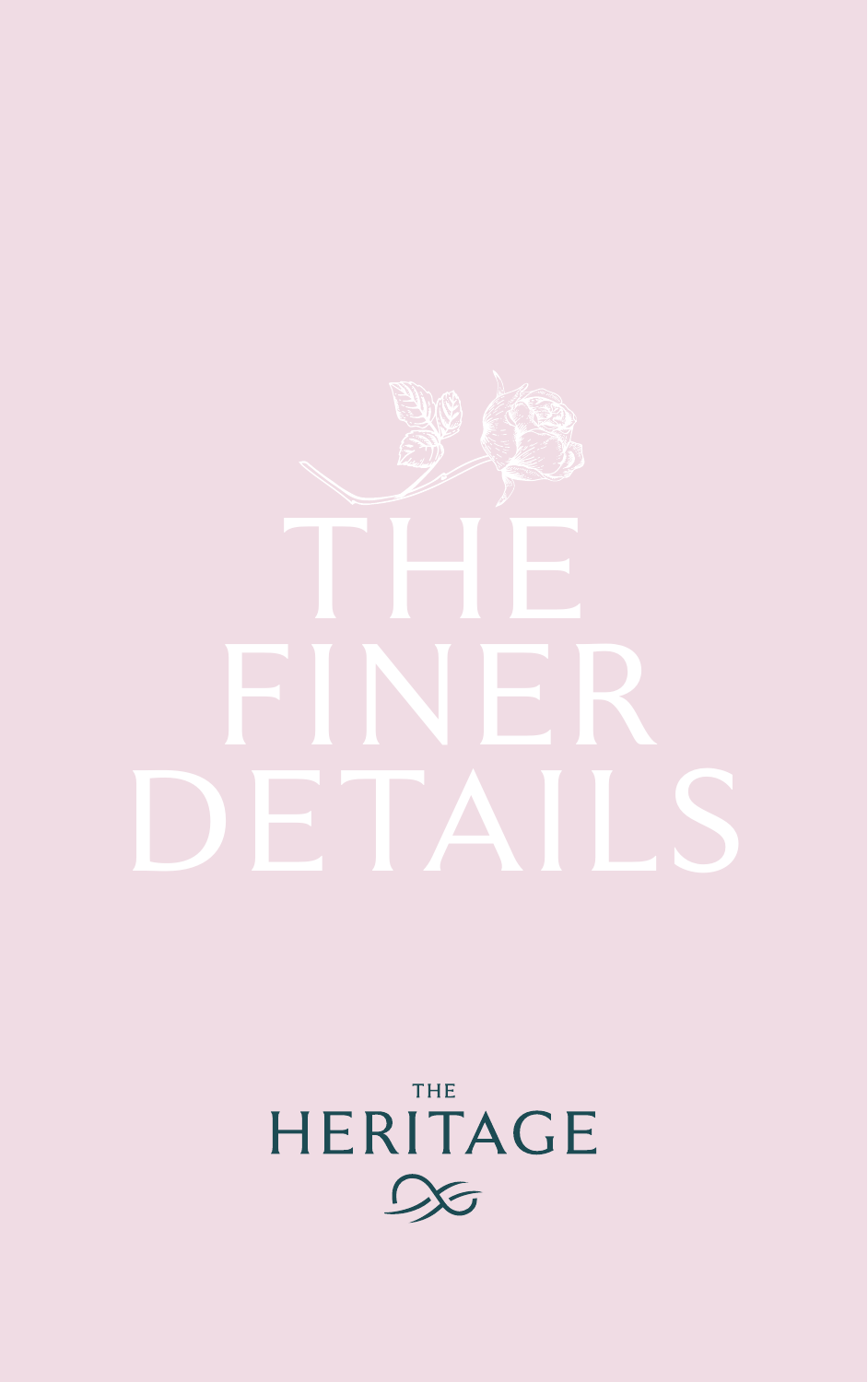### Make it the best day ever

Planning your wedding is so exciting, but it can be a little bit overwhelming too. With so many elements to think about, it's good to know that you have someone to lean on. That's where we step in.

Our Wedding Team have created a series of bespoke wedding packages which include everything you need to make your day spectacular. Each package is customisable to your own individual style.

You can choose from The Promise, The Dream, The Fairytale or The Ultimate Wedding Package. Each one has been thoughtfully curated to fit in with a range of tastes and budgets. Or perhaps you'd prefer to start with a completely blank canvas. It would be a privilege to be part of your planning. We'll help you to create something unique that's totally personal to you. Call us, we'd be delighted to show you around.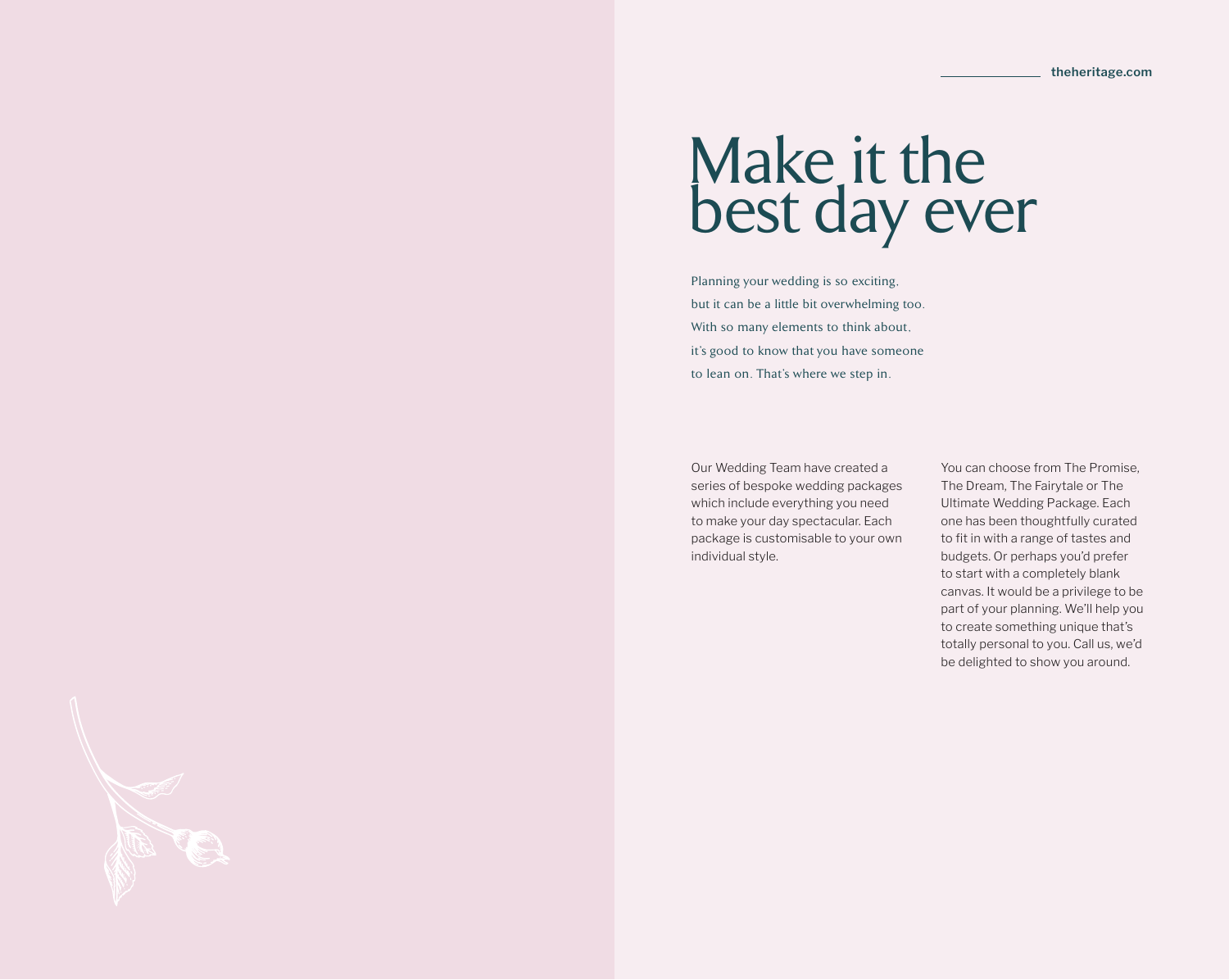### The Promise

#### 2023 - €70 per person weekends

(Fridays / Saturdays)

€68 per person midweek

2024 - €75 per person weekends

(Fridays / Saturdays)

€70 per person midweek

#### **Welcome Reception**

- Complimentary Prosecco for the wedding couple on arrival
- The Heritage Cosmopolitan cocktails for all your guests
- A choice of Two Canapés which include: Confit Duck, Filo, Apple & Fig Chutney & Goats Cheese, Sourdough, Beetroot Relish
- Freshly brewed tea and coffee served with homemade cookies

### **Wedding Meal**

- 5 course meal (1 starter, soup course, 2 main courses , trio of desserts, Tea/Coffee)
- half bottle of wine per person

### **After Party – Evening Reception**

• Selection of finger food including, Crispy Chicken Bites, with Sweet Chilli & Lime, Spiced Vegetable & Tofu Samosa, BBQ Aioli & Honey and Mustard Sausage with Toasted Sesame

Off peak – Available from January through to March 2023 & 2024 on selected dates, (minimum numbers apply)

• Bar extension in the ballroom until 2.00am

### **Accommodation**

- Penthouse Suite for the Wedding Couple on your wedding night
- Reduced guests accommodation

#### **Décor to Delight**

- Centrepieces consisting of a five-stem candelabra
- Personalised table plans, place cards and menus for top table
- Use of hotel's cake stand and Newbridge silver cake knife

### **Extra Touches**

• Pre-wedding menu tasting for the Wedding Couple

### The Dream

2023 - €79 per person weekends (Fridays / Saturdays) €69 per person midweek 2024 - €85 per person weekends (Fridays / Saturdays)

€75 per person midweek

### **Welcome Reception**

• Complimentary Prosecco for the Wedding Couple on arrival

- Glass of Prosecco on arrival for all guests
- Freshly brewed tea and coffee served with homemade cookies and freshly baked scones

### **Wedding Meal**

• 5 course meal (1 starter, soup course, 2 main courses, 1 dessert, Tea/Coffee)

• Half bottle of wine per person

### **After Party**

• Evening Reception – selection of sandwiches, chicken / fish goujons served in cones with homemade chips and selection of dips and sauces, served with Tea/Coffee • Bar extension in the ballroom until 2.00am

Off Peak - Available November – March, minimum numbers apply (excluding Christmas Week/New Year's)

### **Accommodation**

- Penthouse Suite for the Wedding Couple on your wedding night
- Reduced accommodation rates on wedding block. (Please ask your wedding coordinator for rate)

### **Décor to Delight**

- Centrepieces consisting of a five-stem candelabra
- Personalised table plans, place cards and menus for top table
- Use of hotel's cake stand and Newbridge silver cake knife

### **Extra Touches**

• Pre-wedding menu tasting for the Wedding Couple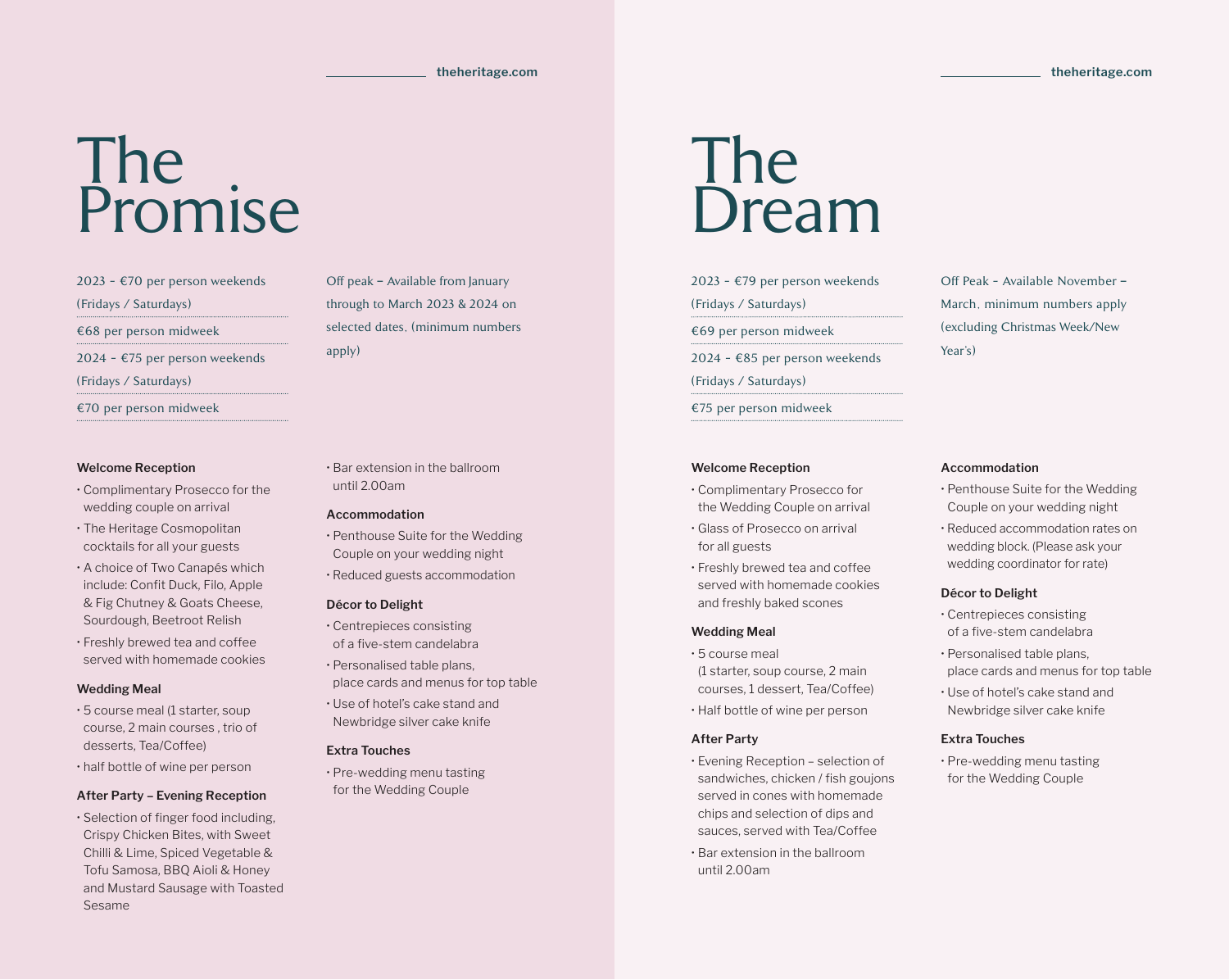## The Fairytale

#### 2023 - €89 per person weekends

(Fridays / Saturdays)

€79 per person midweek

- 2024 €95 per person weekends
- (Fridays / Saturdays)

€85 per person midweek

### **Welcome Reception**

• Complimentary Prosecco for the Wedding couple on arrival

- Glass of Prosecco on arrival for all guests
- Freshly brewed tea and coffee served with homemade cookies and freshly baked scones

### **Wedding Meal**

• 5 course meal (1 starter, soup course, 2 main courses , 1 dessert, Tea/Coffee

• Half bottle of wine per person

### **After Party**

- Evening Reception selection of sandwiches, chicken / fish goujons served in cones with homemade chips and selection of dips and sauces, served with Tea/Coffee
- Bar Extension in the ballroom until 2.00am

### Available April-October and December minimum numbers apply

### **Accommodation**

- Penthouse Suite for the Wedding Couple on your wedding night
- Reduced accommodation rates on wedding block. (Please ask your wedding coordinator for rate)

### **Décor to Delight**

- Centrepieces consisting of a five-stem candelabra
- Personalised table plans, place cards and menus for top table
- Use of hotel's cake stand and Newbridge silver cake knife

### **Extra Touches**

• Pre-wedding menu tasting for the Wedding Couple

### The Ultimate

2023 - €99 per person weekends

### (Fridays / Saturdays)

€89 per person midweek\

€105 per person weekends

(Fridays / Saturdays)

### €95 per person midweek

### **Welcome Reception**

- Complimentary Prosecco for the Wedding Couple on arrival
- Choice of Glass of Prosecco or Bottle of Beer on arrival for all guests
- Freshly brewed tea and coffee served with homemade cookies and freshly baked scones
- Selection of Canapés for all guests (Choice of 4)
- Resident pianist on arrival to entertain your guests

### **Wedding Meal**

- 5 course meal (2 starters, choice of soup or sorbet, 2 main courses, 2 desserts, Tea/Coffee
- Half bottle of wine per person

### **After Party**

- Evening Buffet: Selection of sandwiches, mini burgers, gourmet pizza slices, chicken skewers, pulled pork baps and rustic chips for your guests to feast on, served with Tea/Coffee
- Bar extension in the ballroom until 2.00am

Available throughout the year, January – December, minimum numbers apply

### **Accommodation**

- Penthouse Suite for the Wedding Couple on your wedding night
- Reduced accommodation rates on wedding block. (Please ask your wedding coordinator for rate)

### **Décor to Delight**

- Selection of cherry blossom trees and crystal candelabras as centrepieces on tables
- Fairy light backdrop (30ft)
- Personalised table plans, place cards and menus for top table
- Use of hotel's cake stand and Newbridge silver cake knife
- Gold Cloths

### **Extra Touches**

• Pre-wedding menu tasting for the Wedding Couple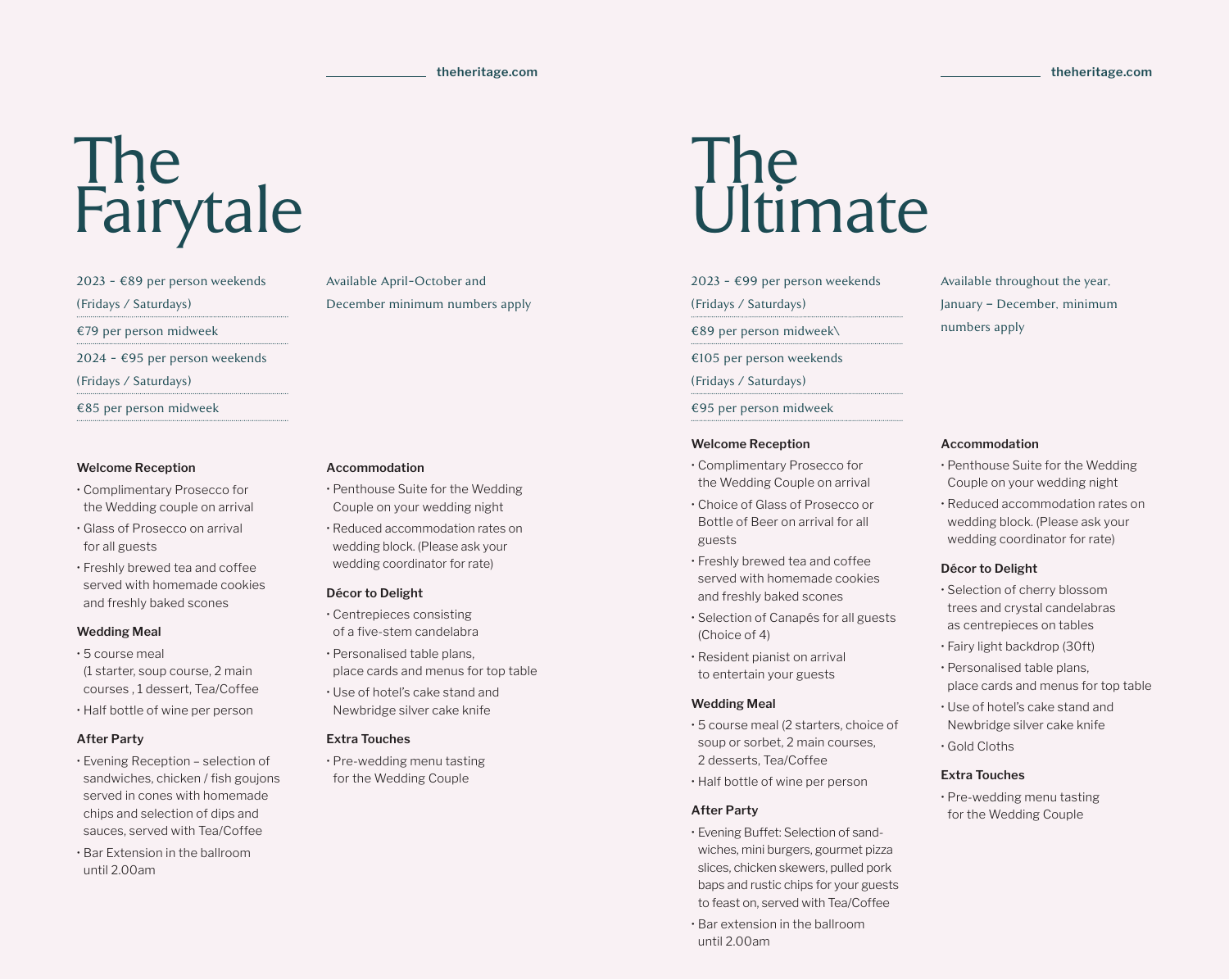### Canapé Reception

If you wish to add Canapés to your arrivals drinks reception. Please enquire with your wedding coordinator for pricing.

### Cold Selection

**Duck Liver Pâté**  With red onion jam

**Bruschetta of Buffalo Mozzarella** With tomato relish

**Crostini of Goat's Cheese**  With red pepper

**Smoked Salmon**  With crème fraîche on Irish soda bread

Hot Selection

**Thai Prawn Purse**  With Coriander

**Curried Chicken Bouchee**

**Duck Spring Roll**  With Hoi Sin

**Vegetable Samosa** 

With Mango Dip

**Spiced Chicken Brochette**

### The Starters

**Chicken and Wild Mushroom Bouchee**  Flavoured with tarragon

**Classic Caesar Salad**  With crisp smoked bacon, garlic croutons and Parmesan shavings

**Clonakilty Black Pudding**  Stuffed with blue cheese, apple compote and a raspberry dressing

**Heritage Lime and Brennans Gin Cured Salmon Salad**  With capers, lemon and a citrus dressing

**Baked Goats Cheese Crostini**

With red onion marmalade and a balsamic glaze

### **Tempura Tiger Prawns**

With washbi mayonnaise and a pineapple and chilli salsa (€5.00 supplement)

### **Smoked Salmon and Crab Roulade**

With a tomato and red onion salsa and avocado mousse (€5.00 supplement)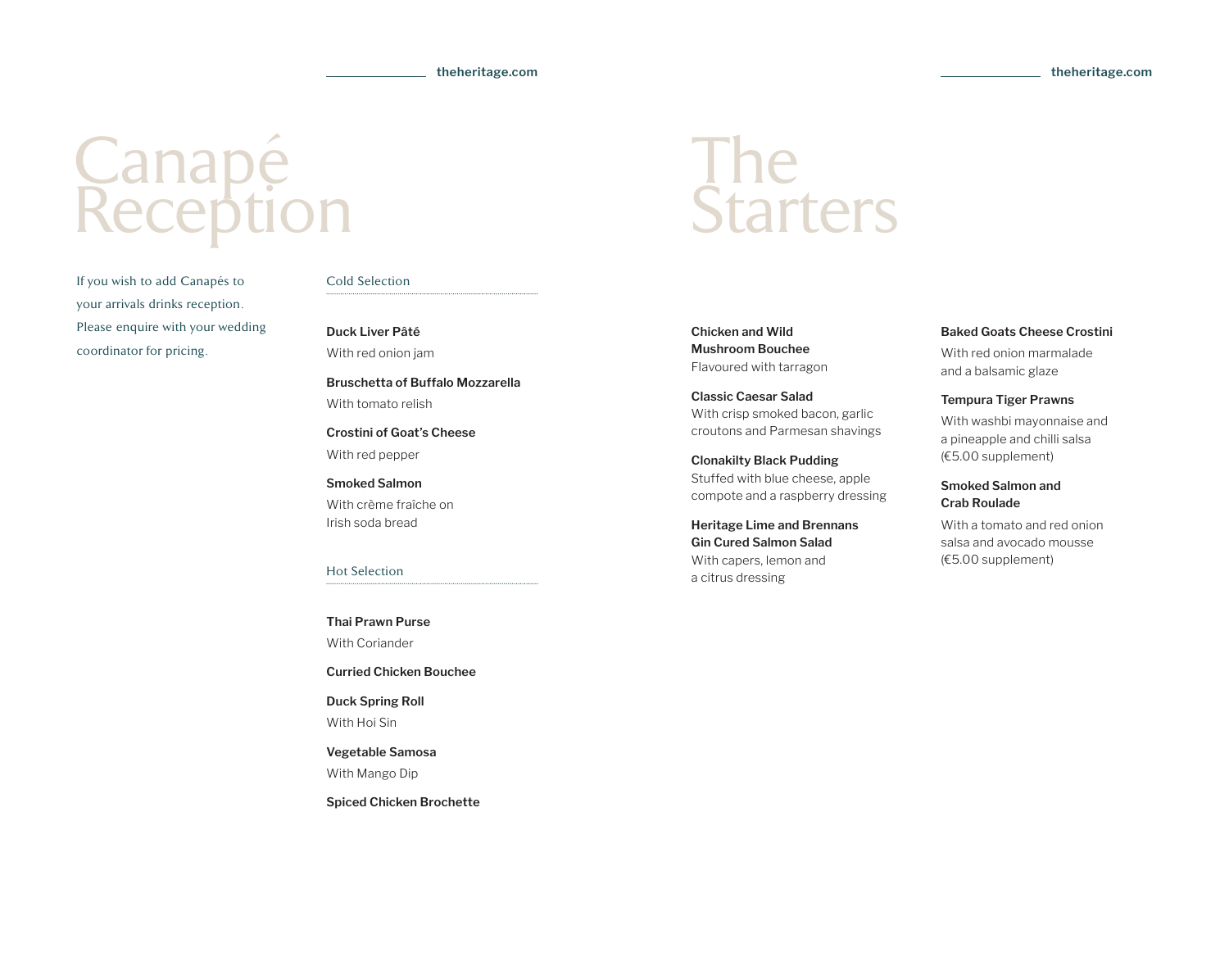### Middle Courses

### Soup

**Leek and Potato**  With a Parmesan croutons

**Cream of Vegetable**  With chive cream

**Roast Carrot and Parsnip**  With apple cream

**Wild Mushroom and Bell Red Pepper**

With a garlic pastry straw

**Courgette and Almond** 

Topped with toasted almond croutons

**Sweet Potato and Red Pepper Soup** With a chilli crème fraîche

**Roasted Butternut Squash**  Drizzled with white truffle oil

**Tomato and Basil**  With an oregano cream

**Broccoli and Cashel Blue Cheese**  With garlic croutons

### Sorbets **Brennans Gin and Tonic Mango and Passion Fruit Lemon and Thyme Champagne**

**Raspberry**

**Strawberry and Champagne**

*Sorbet is included in The Ultimate package, If you wish to add this to another package the cost is €5.00 per person*

### Main Courses

### Fish Selection

**Baked Fillet of Salmon, Parmesan and Herb Crust**  Served with a sorrel cream

**Baked Fillet of Cod**  With a herb crust and hollandaise sauce

**Baked Fillet of Sea Bass**  Served with baby spinach and a white wine cream (€5.00 supplement)

### **Roast Fillet of Monkfish**  Wrapped in serrano ham with a wild mushroom and chive cream (€5.00 supplement)

### Meat Selection

**Pan-fried Supreme of Chicken** Stuffed with bacon, blue cheese and potato

**Roast Rack of Pork**  With an apple and wholegrain mustard cream

**Traditional Turkey and Ham**  With a herb stuffing and a red currant and port wine jus

### **Roast Sirloin of north Tipperary Beef**  With a rich madeira sauce

**Roast Rack of Laois Lamb**  With a herb crust and roasted garlic and rosemary jus (€8.00 supplement)

**Fillet of North Tipperary Beef**  With rich thyme jus (€8.00 supplement)

### Vegetarian Selection

**Roasted Vegetable Tartlet** With ricotta cheese and basil pesto

### **Mediterranean Vegetable Stack**

With a chickpea and sun-dried tomato stew

**Roasted Vegetable Tagliatelle** With garlic, olive oil and goats cheese

**Thai Green Lentil Curry (vegan)** Roasted mediterranean vegetables

**Wild Mushroom and Butternut Squash Risotto (vegan)**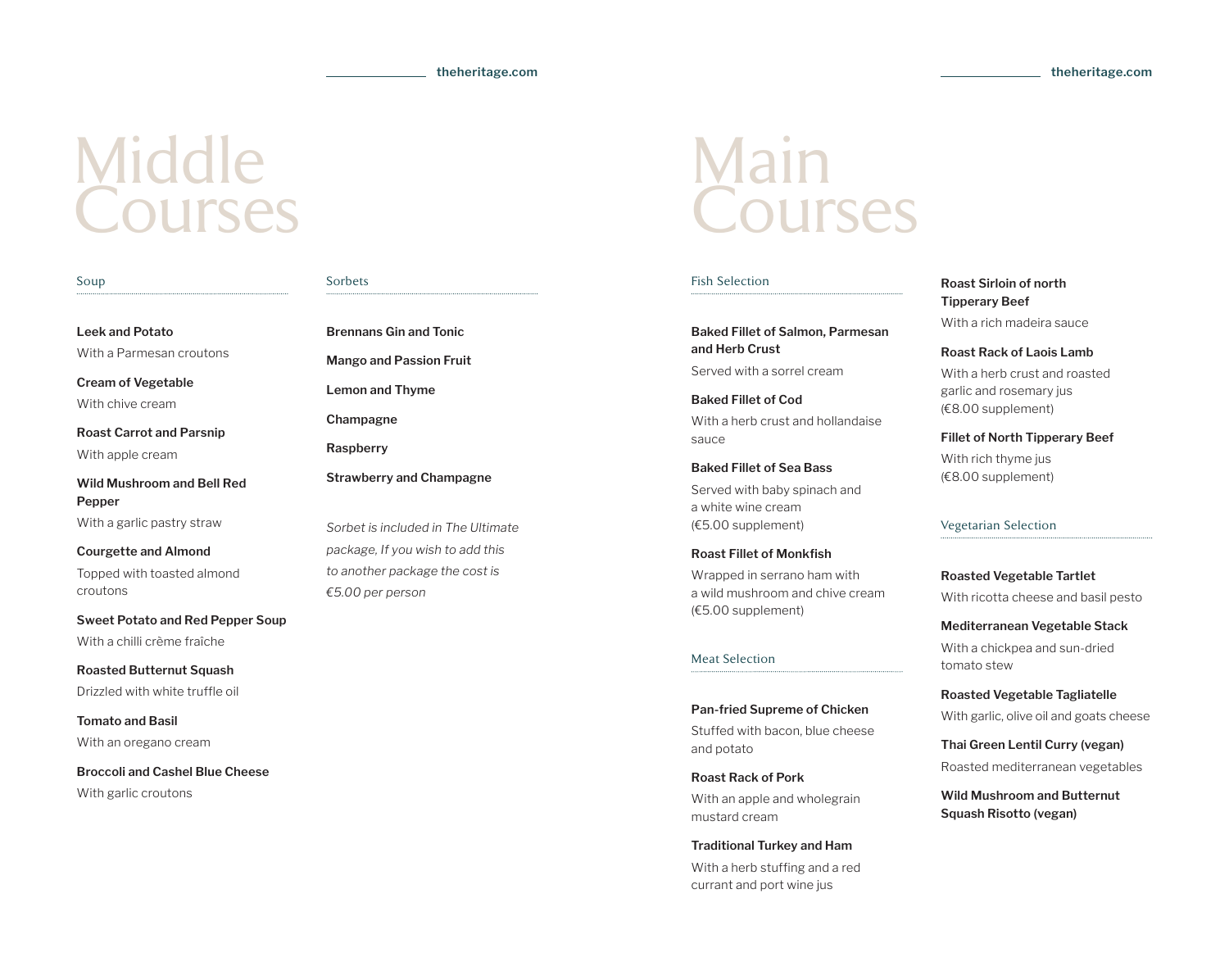### **The** Desserts

### Individual Desserts

### **Warm Sticky Toffee Pudding**

Covered in rich butterscotch sauce

#### **Meringue Nest**

Filled with mixed berries and praline cream

### **Lemon and Lime Tart**

Served Rossmore farm salted caramel ice-cream

### **Salted Caramel and Chocolate Tart**

Rossmore farm vanilla ice cream

### **Vanilla Crème Brûlée**

Raspberry compote, sweet sable biscuit

### **Mango and Passion Fruit Cheese Cake**

Chocolate tuile

**Warm Apple and Blackberry Tartlet** Crème anglaise, Rossmore vanilla ice cream

**Warm Pear and Almond Tart** 

Pear sorbet and caramel sauce

**Orange Pannacotta**  Chocolate sauce and chocolate tuile

Freshly brewed tea and coffee included in the dessert price

Note: The Heritage Assiette Plate - Please enquire with your wedding coordinator about options and pricing.

### Evening **Reception**

If you wish to change your evening food options, please see some sample menus below. For pricing please talk to your wedding coordinator.

### Option 1

Selection of closed sandwiches and wraps, cocktail sausages Freshly brewed tea and coffee

### Option 2

Mini fish and chicken goujons and chips served in Individual paper cones with a selection of dips Freshly brewed tea and coffee

### Option 3

Selection of closed sandwiches, cocktail sausages, chicken goujons and chips Freshly brewed tea and coffee

### Option 4

Mini beef sliders served on brioche buns Mini pizza bites Mini pulled pork baps Freshly brewed tea and coffee

### Option 5

Warm carved roast turkey and honey roast ham served with bread rolls Freshly brewed tea and coffee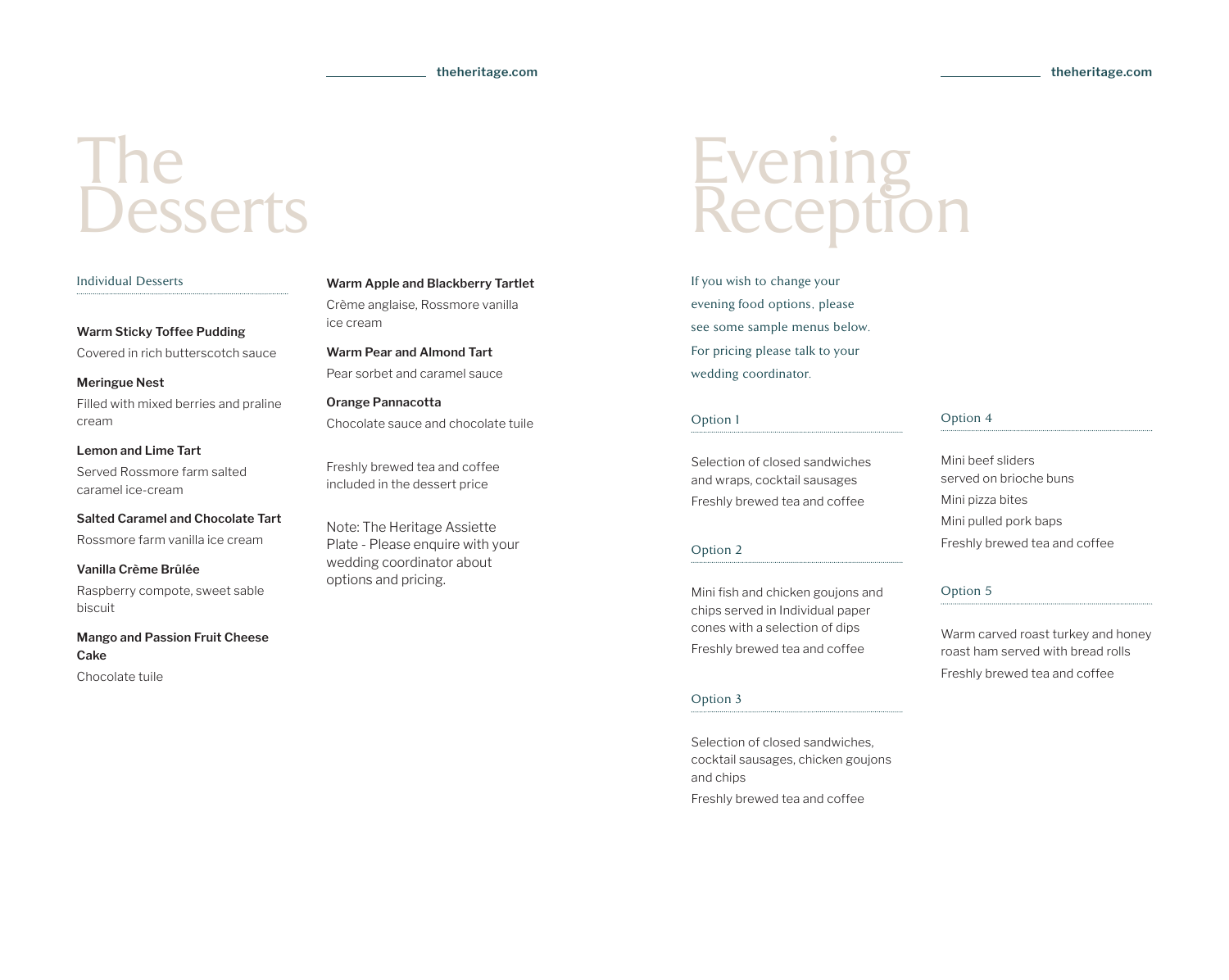### BBQ Sample Menu

Continue the celebrations the day after your wedding with an 'I do' BBQ From €45 per person

### BBQ Menu

### Beef burger

Thai marinated chicken Pork sausages Selection of salads Baked potato Selection of breads Tea / coffee

### Additional Items can be added from

the below list

Minute steak Steak, chicken and prawn Kebabs Pork belly & pork ribs Skewered jumbo tiger prawns Salads Selection of desserts Suckling pig *Minimum of 40 people required*

Note: Please enquire with your wedding coordinator regarding pricing for individual items.

### Wedding Contract

### Terms and Conditions

All prices quoted are in Euro and are fully inclusive of VAT. Prices may be subject to proportionate increases according to rises of food, labour costs, government taxes, VAT or unforeseen circumstances.

One provisional wedding date can be held for you for up to 14 days, at which time it is at the Hotel's discretion to release the date unless a deposit is received.

#### **Payment and Deposits**

A non-refundable deposit of €1,500.00 is required to secure all bookings. 6 months in advance of the wedding 50% of the overall total bill is due (the total is based on your agreed minimum numbers). 3 months in advance of the wedding a further 25% of the total bill is due (75% of the bill in total). Your final numbers are due 3 days in advance of the wedding, a pro forma invoice will then be issued and 100% of overall bill is then due.

#### **Accommodation**

A maximum allocation of deluxe guestrooms will be assigned for all weddings booked at The Heritage. A reduced accommodation rate will be available for your wedding guests. We invite your wedding guests to book their accommodation directly through our Reservations Department, to avail of discounted wedding rates. Additional rooms will be subject to availability at time of booking and rates may vary. If rooms are required for nights before or after the wedding day, please advise at time of wedding booking to ensure availability of rooms as we cannot guarantee availability of rooms closer to the date.

Any rooms on your wedding allocation which have not been confirmed 28

days in advance of the wedding will be automatically released. Any further bookings after this date will be subject to availability. Bedrooms will not be available for check-in before 3.00pm on the day of arrival and check out is no later than 11.30am on your day of departure. Should you require check in or check out times outside of the stipulated time, please advise Reservations Department and we will do our best to facilitate your requirements.

All hotel guestrooms sleep up to a max of 2 adult guests with exception to a limited number of family rooms where we can offer accommodation for up to 2 adults and 2 children per family room with a room supplement per family room per night.

#### **Food and Beverage**

Confirmation of your wedding menu and wine choice is required 2 weeks before your wedding date to ensure availability. We will endeavour to facilitate your request at all times. Special dietary requirements for guests will be required one week before your wedding date. The Heritage policy and Government Health Regulations state that all food consumed on the premises must be prepared on the premises, with the exception of the Wedding Cake.

We regret that **under no circumstances is corkage permitted at The Heritage,** this is company policy. We have an attractive selection of affordable wines to suit everyone's budget.

A Bar Extension can be arranged until 2.00am at an extra charge.

We are delighted to offer one complimentary menu tasting of your agreed chosen wedding menu for the Wedding Couple only. Any additional guests or menu options will be charged in full on the tasting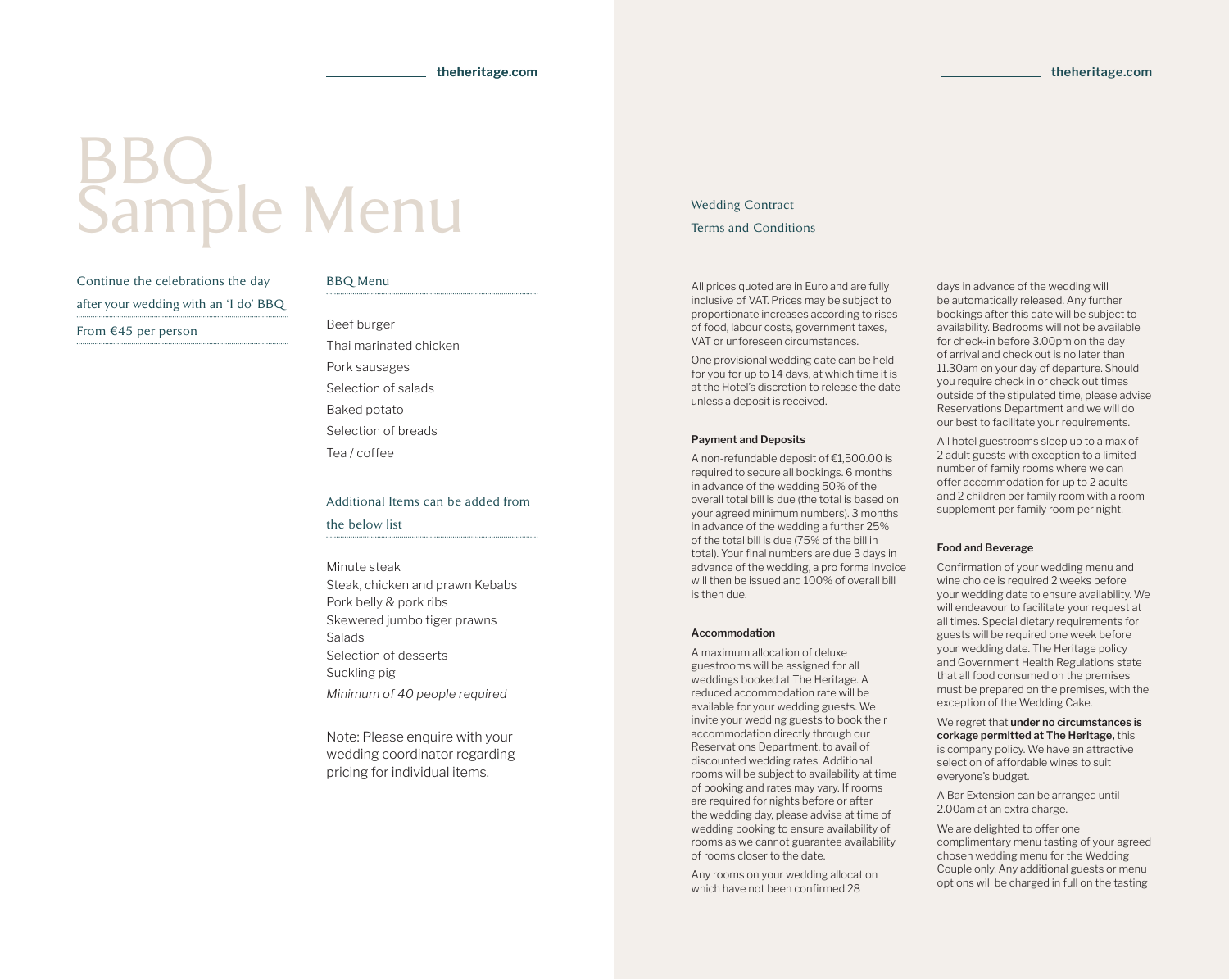### **Cancellation Policy**

Should unforeseen circumstances result in the postponement or cancellation of your wedding, the deposit paid to-date can be transferred to an alternative date within 6 months of the original date, otherwise a full cancellation of your wedding with The Heritage will forfeit your full deposit.

In the unfortunate event you need to cancel a confirmed wedding booking, The Heritage will make every reasonable effort to resell the facilities on the client's behalf. If the effort to re-sell fails the following cancellation charges will be levied on the client:

- Prior to 4 months from the arrival date Full deposits are non-refundable
- From 4 months to 6 weeks from arrival date 25% of services booked
- From 6 weeks to 4 weeks from arrival date 50% of services booked
- From 4 weeks to 2 weeks from arrival date 70% of services booked
- Within 2 weeks of arrival date 100% of services booked

Please note payment of cancellation charge is within 14 days from date of invoice.

Cancellation by The Heritage:

The Heritage may cancel the event in the following circumstances:

- The Heritage has reason to believe the booking might prejudice the reputation of the hotel.
- The Heritage receives evidence of any adverse alterations on the client's financial situation.
- Performance of this agreement is subject to labour troubles, disputes or strikes, accidents, government requisitions, restrictions upon travel, transportation, foods, beverages or supplies, Act of God or any other cause that would prevent the management or interfere with their ability to carry out their side of the agreement.